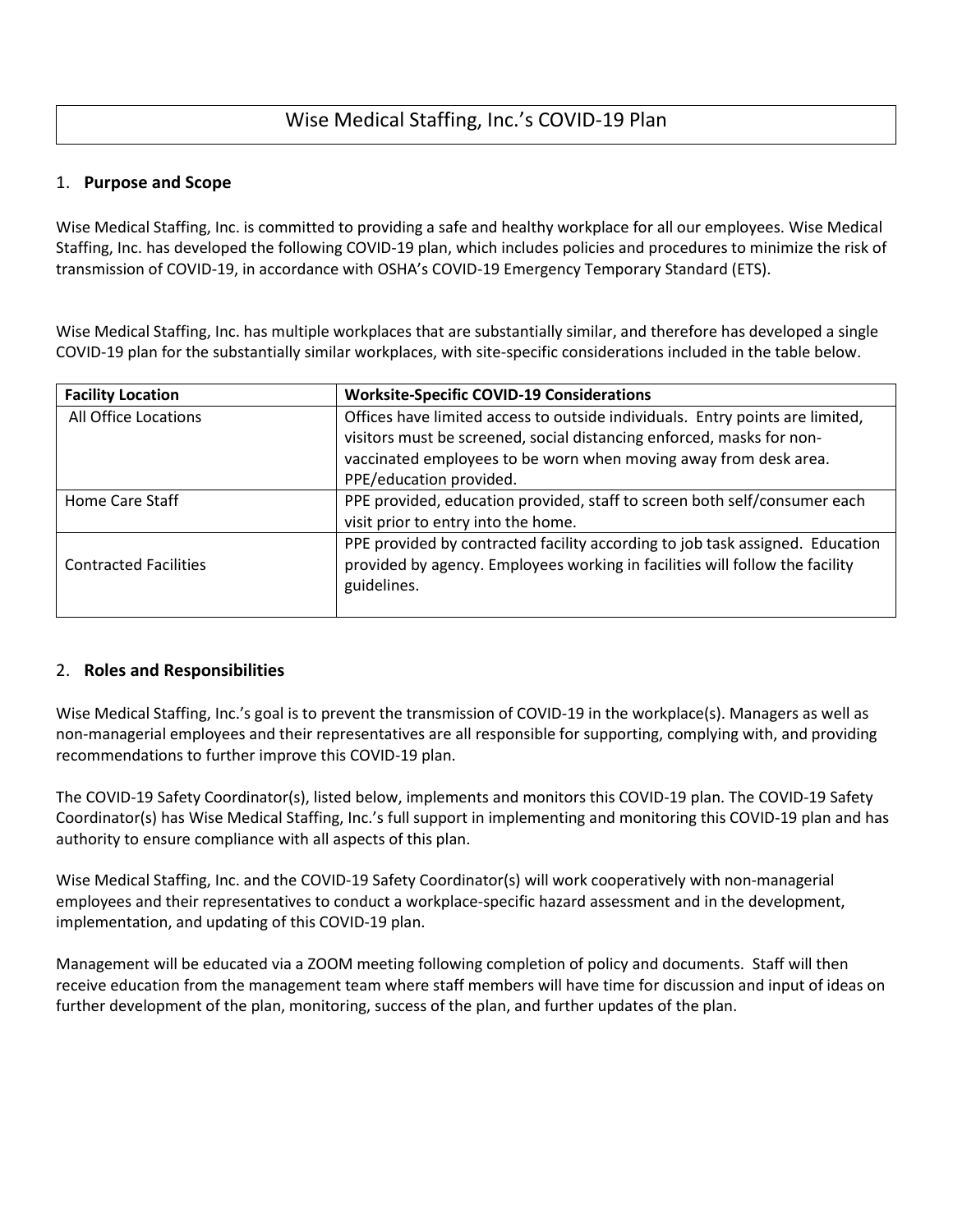| <b>COVID-19 Safety Coordinator(s)</b> |                                |                                                                       |  |  |
|---------------------------------------|--------------------------------|-----------------------------------------------------------------------|--|--|
| <b>Name</b>                           | <b>Title/Facility Location</b> | <b>Contact Information (office location,</b><br>phone, email address) |  |  |
| <b>Shirley Hamilton RN</b>            | <b>RN Administrator</b>        | 740-894-0005 ext 309 South Point                                      |  |  |
|                                       |                                | shamilton@wisemedicalstaffing.com                                     |  |  |
| Laura Ireland BSN RN                  | CEO.                           | 740-775-4108 ext 216 Chillicothe                                      |  |  |
|                                       |                                | lireland@wisemedicalstaffing.com                                      |  |  |
| Missy Radune BSN RN                   | QA                             | 740-775-4108 Chillicothe                                              |  |  |
|                                       |                                | mradune@wisemedicalstaffing.com                                       |  |  |

## 3. **Hazard Assessment and Worker Protections**

Wise Medical Staffing, Inc. has identified all office locations as following well-defined areas of the workplace where fully vaccinated employees are exempt from the personal protective equipment (PPE), physical distancing, and physical barrier requirements of the ETS because there is no reasonable expectation that any person with suspected or confirmed COVID-19 will be present. Wise Medical Staffing, Inc. has educated employees on the following policies and procedures regarding vaccination status: As defined below, only fully vaccinated employees will be permitted to go without masks when in common areas or areas when social distancing is not able to be obtained. Fully vaccinated is defined as: in receipt of:

- 1. 1 vaccine in a 1 vaccine series OR
- 2. 2 vaccines in a 2-vaccine series
- 3. BOTH must be two (2) weeks following last vaccination in a series.

Wise Medical Staffing, Inc. and the COVID-19 Safety Coordinator(s) will work collaboratively with non-managerial employees and their representatives to conduct a workplace assessment.

Wise Medical Staffing, Inc. will address the hazards identified by the assessment, and include policies and procedures to minimize the risk of transmission of COVID-19 for each employee. These policies and procedures are as follows:

## *Patient Screening and Management*

In settings where direct patient care is provided, Wise Medical Staffing, Inc. will:

- Limit and monitor points of entry to the setting;
- Screen and triage all clients, patients, residents, delivery people, visitors, and other non-employees entering the setting for symptoms of COVID-19;
- Implement other applicable patient management strategies in accordance with the CDC's *"*[COVID-19 Infection](https://www.osha.gov/sites/default/files/CDC)  [Prevention and Control Recommendations](https://www.osha.gov/sites/default/files/CDC)"; and
- 1. Offices: Prohibit a patient, visitor, employee, or delivery person admitted entry to the office with any signs of COVID or a positive diagnosis of COVID. Signage is posted at entry from ODH. All persons entering will be screened for COVID symptoms. Markings are posted for expected distancing.
- 2. Home Care Setting: all consumers will be screened upon arrival to the residence by the aide/nurse and documented in Alora. If there is not service for Alora to work, the screening can be documented on paper form for upload by the office into Alora. All screenings should take place prior to beginning of care and while the caregiver is greater than 6 feet away.
- 3. Facility: all contracted staff members will be expected to follow the contacted facility's COVID Program for prevention and spread of virus.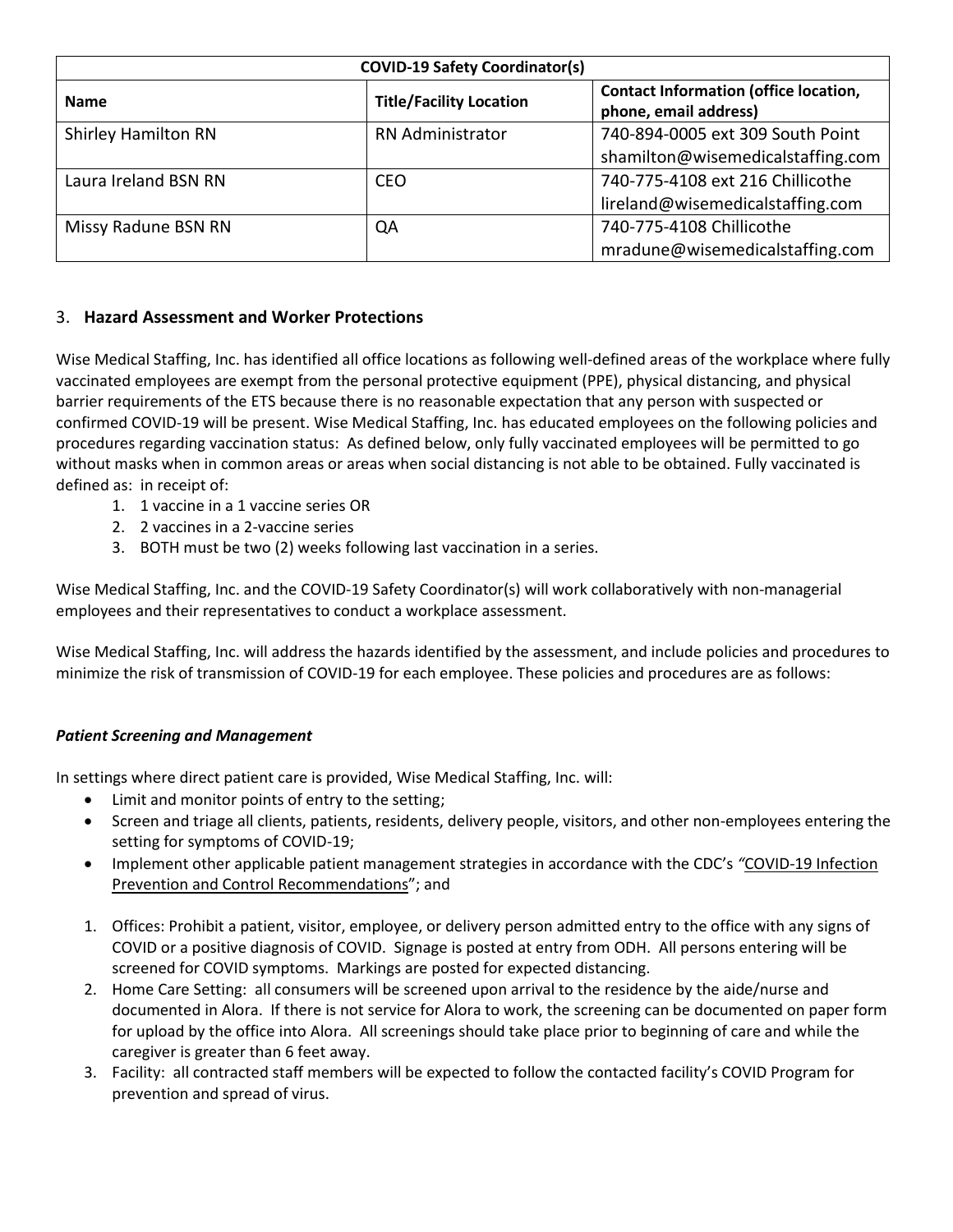#### *Standard and Transmission-Based Precautions*

Wise Medical Staffing, Inc. will develop and implement policies and procedures to adhere to Standard and Transmission-Based Precautions in accordance with CDC's "[Guidelines for Isolation Precautions](https://www.osha.gov/sites/default/files/CDC)."

Wise Medical Staffing, Inc. and the COVID-19 Safety Coordinator(s) will work collaboratively with non-managerial employees and their representatives to develop and implement these policies and procedures.

## *Personal Protective Equipment (PPE)*

Wise Medical Staffing, Inc. will have facemasks available for all staff. Facility staff may obtain facemasks and or higher level of respiratory protection from the facility per the facility guidelines. Facemasks must be worn by employees over the nose and mouth. Policies and procedures for facemasks will be implemented, along with the other provisions required by OSHA's COVID-19 ETS, as part of a multi-layered infection control approach.

Wise Medical Staffing, Inc. will provide employees (home care, home health, and office staff, all contracted staff PPE to be supplied by contracted facility) with a sufficient number of facemasks, to be changed at least once a day, whenever they are soiled or damaged, and more frequently as necessary (e.g., patient care reasons).

Employees will be expected to stop in at a local office to pick up a weekly supply of face masks from supply manager. Face masks are to be worn:

- Any time social distancing cannot be performed.
- When away from desk moving about the office
- During provision of care to any consumer (100% of time while in home)

Paragraph (a)(4) of the ETS exempts fully vaccinated employees from the PPE requirements of the ETS when in welldefined areas where there is no reasonable expectation that any person with suspected or confirmed COVID-19 will be present. The following are additional exceptions to Wise Medical Staffing, Inc.'s requirements for facemasks:

- 1. When an employee is alone in a room.
- 2. While an employee is eating and drinking at the workplace, provided each employee is at least 6 feet away from any other person, or separated from other people by a physical barrier.
- 3. When employees are wearing respirators in accordance with 29 CFR 1910.134 or paragraph (f) of OSHA's COVID-19 ETS.
- 4. When it is important to see a person's mouth (e.g., communicating with an individual who is deaf or hard of hearing) and the conditions do not permit a facemask that is constructed of clear plastic (or includes a clear plastic window). When this is the case, Wise Medical Staffing, Inc. will ensure that each employee wears an alternative, such as a face shield, if the conditions permit.
- 5. When employees cannot wear facemasks due to a medical necessity, medical condition, or disability as defined in the Americans with Disabilities Act (42 USC 12101 et seq.), or due to religious belief. Exceptions will be provided for a narrow subset of persons with a disability who cannot wear a facemask or cannot safely wear a facemask, because of the disability, as defined with the Americans with Disability Act (42 USC 12101 et seq.), including a person who cannot independently remove the facemask. The remaining portion of the subset who cannot wear a facemask may be exempted on a case-by-case basis as required by the Americans with Disability Act and other applicable laws. When an exception applies, Wise Medical Staffing, Inc. will ensure that any such employee wears a face shield, if their condition or disability permits it. Wise Medical Staffing, Inc. will provide accommodations for religious beliefs consistent with Title VII of the Civil Rights Act.
- 6. When Wise Medical Staffing, Inc. has demonstrated that the use of a facemask presents a hazard to an employee of serious injury or death (e.g., arc flash, heat stress, interfering with the safe operation of equipment). When this is the case, Wise Medical Staffing, Inc. will ensure that each employee wears an alternative, such as a face shield, if the conditions permit. Any employee not wearing a facemask must remain at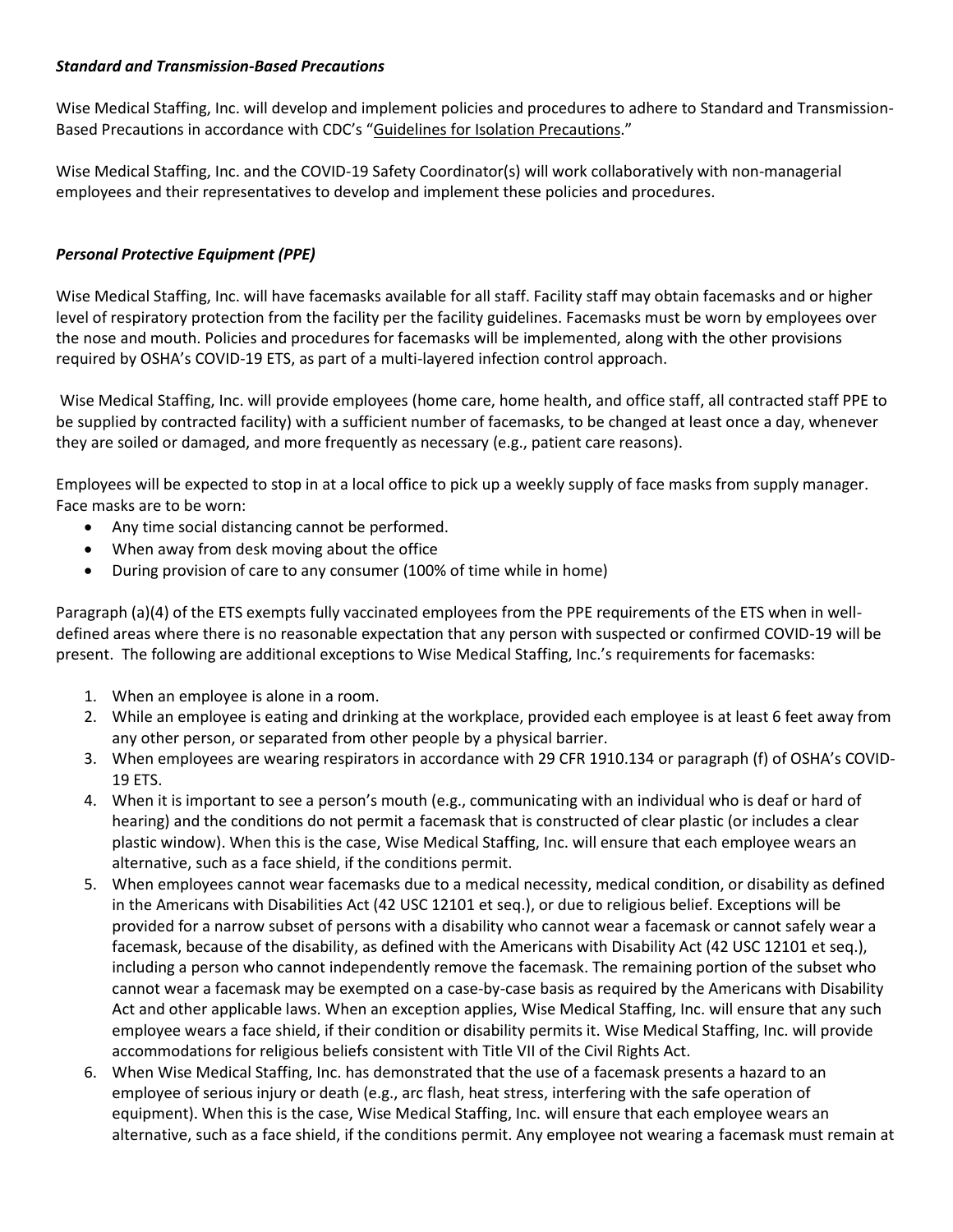least 6 feet away from all other people unless the employer can demonstrate it is not feasible. The employee must resume wearing a facemask when not engaged in the activity where the facemask presents a hazard.

If a face shield is required to comply with OSHA's COVID-19 ETS or Wise Medical Staffing, Inc. otherwise requires use of a face shield, the employee will ensure that face shields are cleaned at least daily and are not damaged.

Wise Medical Staffing, Inc. will not prevent any employee from voluntarily wearing their own facemask and/or face shield in situations when they are not required unless doing so would create a hazard of serious injury or death, such as interfering with the safe operation of equipment.

In addition to providing, and ensuring employees wear, facemasks, Wise Medical Staffing, Inc. will have available protective clothing and equipment (e.g., N95, gloves, gowns, goggles, face shields) to the employee in accordance with Standard and Transmission-Based Precautions in healthcare settings in accordance with CDC's "[Guidelines for Isolation](https://www.osha.gov/sites/default/files/CDC)  [Precautions](https://www.osha.gov/sites/default/files/CDC)," and ensure that the protective clothing and equipment is used in accordance with OSHA's PPE standards (29 CFR 1910 subpart I).

For employees with exposure to people with suspected or confirmed COVID-19, Wise Medical Staffing, Inc. will provide N95 masks and other PPE, including gloves, an isolation gown or protective clothing, and eye protection. Contracted agencies will provide the above for contracted and agency employees.

Wise Medical Staffing, Inc. and the COVID-19 Safety Coordinator(s) will work collaboratively with non-managerial employees or representatives to assess and address COVID-19 hazards, including when there is employee exposure to people with suspected or confirmed COVID-19. [OSHA's COVID*[-19 Healthcare Worksite Checklist & Employee Job Hazard](https://www.osha.gov/sites/default/files/COVID-19_Healthcare_ETS_Worksite_Checklist_Employee_Job_Hazard_Analysis.pdf)  [Analysis](https://www.osha.gov/sites/default/files/COVID-19_Healthcare_ETS_Worksite_Checklist_Employee_Job_Hazard_Analysis.pdf)* may be used.]

## *Physical Distancing*

Wise Medical Staffing, Inc. will educate each employee to be separated from all other people in the workplace by at least 6 feet when indoors, unless it can be demonstrated that such physical distance is not feasible for a specific activity. Where maintaining 6 feet of physical distance is not feasible, Wise Medical Staffing, Inc. will ensure employees are as far apart from other people as possible. Physical distancing will be implemented, along with the other provisions required by OSHA's COVID-19 ETS, as part of a multi-layered infection control approach.

Wise Medical Staffing, Inc. and the COVID-19 Safety Coordinator(s) will work collaboratively with non-managerial employees and their representatives to assess physical distancing in the workplace.

All physical workspaces will either have a minimum of 6 feet distancing in the office, or individuals will have physical barriers such as walls or dividers to prevent social gatherings.

Breaks and lunches will be staggered to prevent gatherings in areas such as lunch/break rooms with inability to social distancing.

Meetings will be conducted by ZOOM when possible, to prevent gathering in groups.

The check in area of the office will have a line on the ground for proper distancing from the greeter. The clip board will be greater than 6 feet away from an employee. No two employees will be in the same hallway at the same time, each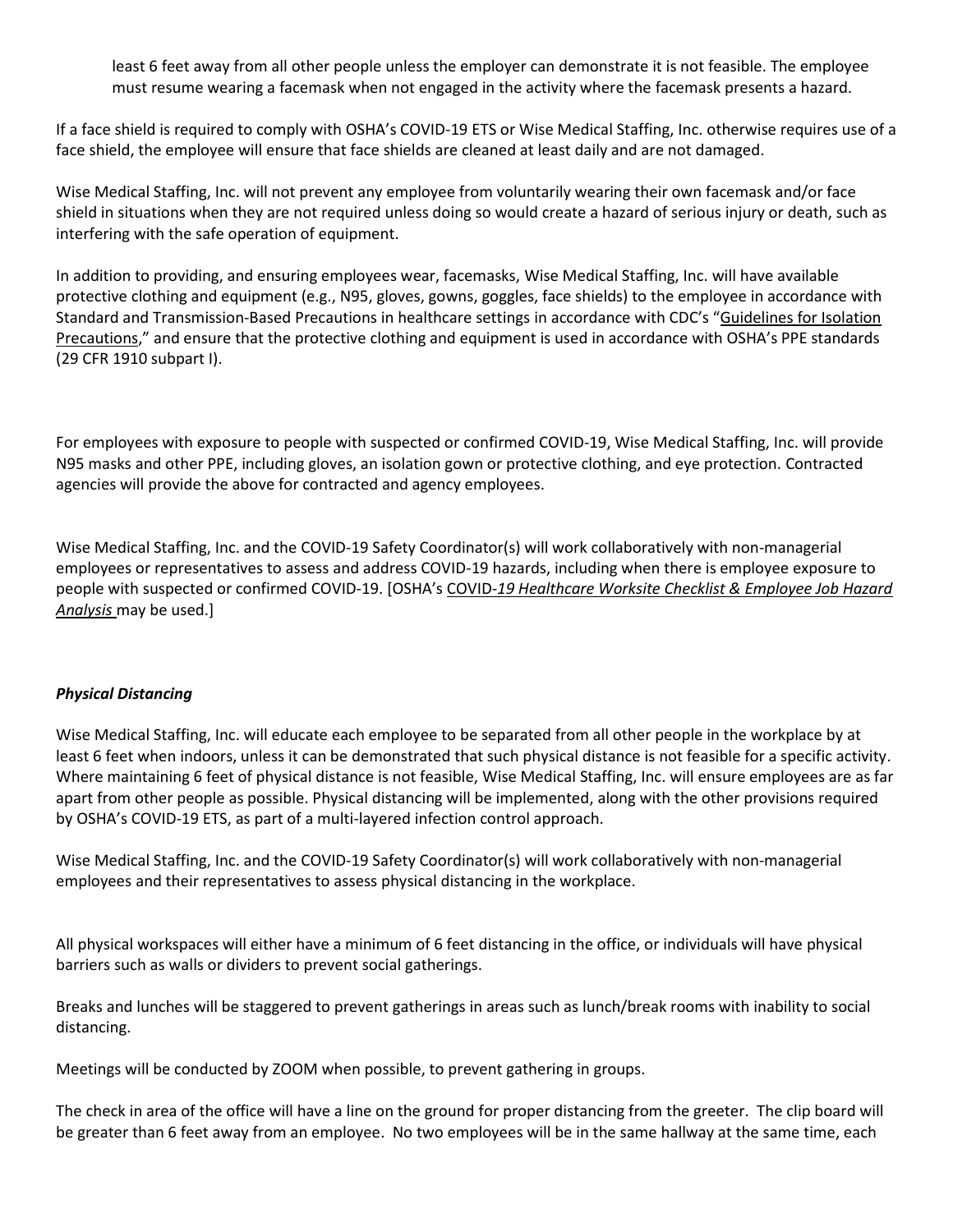employee will only access an empty hallway.

#### *Physical Barriers*

Wise Medical Staffing, Inc. may install physical barriers at each fixed work location outside of direct patient care areas where each employee is not separated from all other people by at least 6 feet of distance and spacing cannot be increased, unless it can be demonstrated that it is not feasible to install such physical barriers. Physical barriers may be implemented, along with the other provisions required by OSHA's COVID-19 ETS, as part of a multi-layered infection control approach.

Wise Medical Staffing, Inc. and the COVID-19 Safety Coordinator(s) will work collaboratively with non-managerial employees and their representatives to identify where physical barriers are needed. [OSHA's *[COVID-19 Healthcare](https://www.osha.gov/sites/default/files/COVID-19_Healthcare_ETS_Worksite_Checklist_Employee_Job_Hazard_Analysis.pdf)  [Worksite Checklist & Employee Job Hazard Analysis](https://www.osha.gov/sites/default/files/COVID-19_Healthcare_ETS_Worksite_Checklist_Employee_Job_Hazard_Analysis.pdf)* may be used to identify where to install physical barriers for employee protection from COVID-19. Physical barriers are not required in direct patient care areas or resident rooms.]

Where feasible, Wise Medical Staffing, Inc. will ensure that:

- Physical barriers are solid and made from impermeable materials;
- Physical barriers are easily cleanable or disposable;
- Physical barriers are sized (i.e., height and width) and located to block face-to-face pathways between individuals based on where each person would normally stand or sit;
- Physical barriers are secured so that they do not fall or shift, causing injury or creating a trip or fall hazard;
- Physical barriers do not block workspace air flow or interfere with the heating, ventilation, and air conditioning (HVAC) system operation;
- Physical barriers are transparent in cases where employees and others have to see each other for safety; and
- Physical barriers do not interfere with effective communication between individuals.

Physical barriers will be applied when proper distancing cannot be attained:

- Where:
	- $\circ$  Public facing fixed workstations (e.g., entryway/lobby, check-in desks, triage, hospital pharmacy windows, bill payment);
	- o Security screening and checkpoints.
- How:
	- o Free-standing on the floor and secured;
	- $\circ$  Mounted securely to hard surfaces above the floor (e.g., benches, desks, countertops, production lines, vehicle interior surfaces); or
	- $\circ$  Hung from above and extending down from the ceiling or other fixture and secured so as not to fall, flap, or move.

## *Cleaning and Disinfection*

Wise Medical Staffing, Inc. will implement policies and procedures for cleaning, disinfection, and hand hygiene, along with the other provisions required by OSHA's COVID-19 ETS, as part of a multi-layered infection control approach. Wise Medical Staffing, Inc. and the COVID-19 Safety Coordinator(s) will work collaboratively with non-managerial employees and their representatives to implement cleaning, disinfection, and hand hygiene in the workplace.

In patient care areas, resident rooms, and for medical devices and equipment:

Wise Medical Staffing, Inc. will follow standard practices for cleaning and disinfection of surfaces and equipment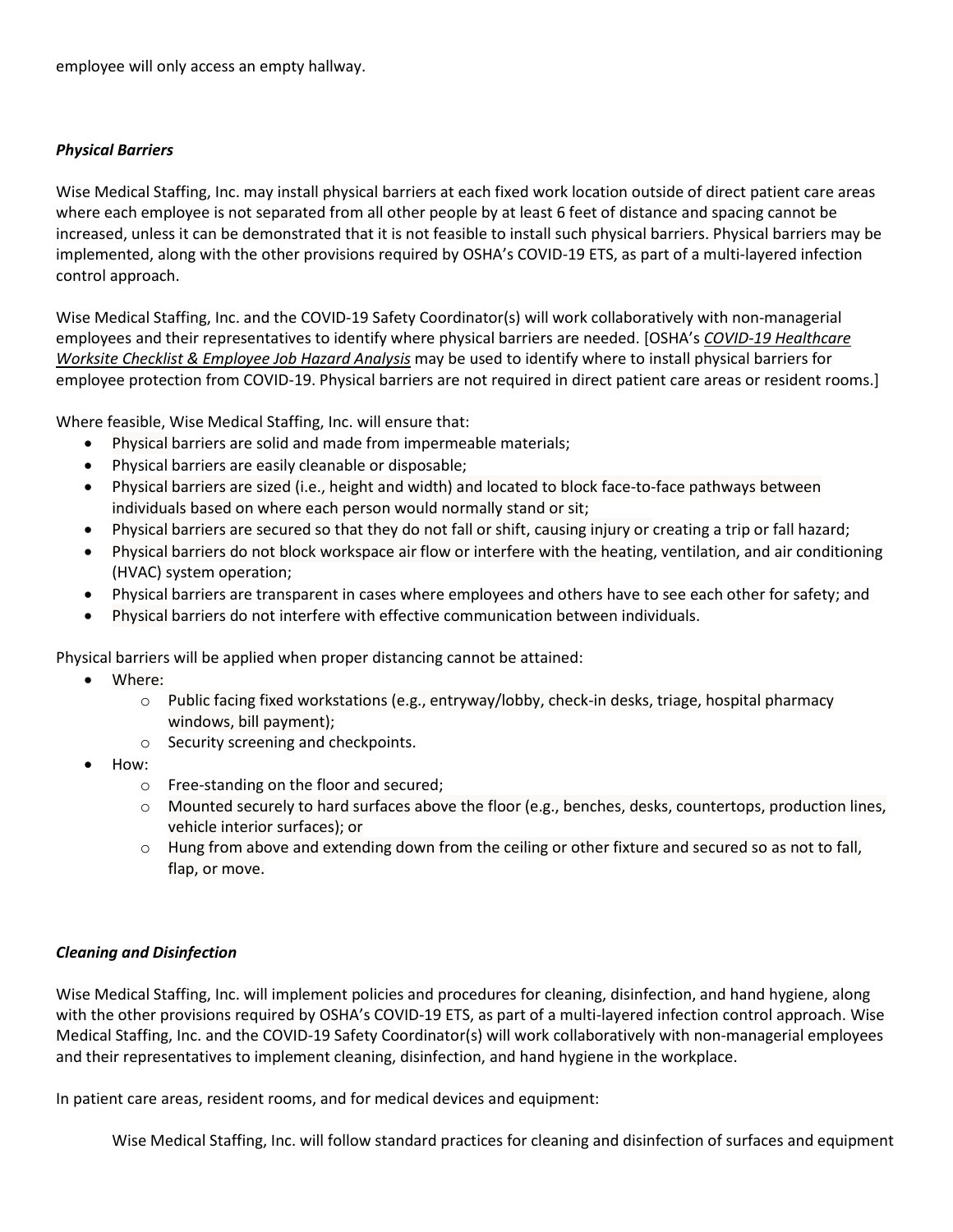in accordance with CDC's "[COVID-19 Infection Prevention and Control Recommendations](https://www.osha.gov/sites/default/files/CDC)" and CDC's "[Guidelines for Environmental Infection Control](https://www.osha.gov/sites/default/files/CDC)."

In all other areas:

Wise Medical Staffing, Inc. requires the cleaning of high-touch surfaces and equipment at least once a day, following manufacturers' instructions for the application of cleaners.

When a person who is COVID-19 positive has been in the workplace within the last 24 hours, Wise Medical Staffing, Inc. requires cleaning and disinfection, in accordance with CDC's "[Cleaning and Disinfecting Guidance](https://www.osha.gov/sites/default/files/CDC)," of any areas, materials, and equipment that have likely been contaminated by that person (e.g., rooms they occupied, items they touched).

Each employee is expected to clean/disinfect their personal workspace daily and when expected exposure has occurred.

Wise Medical Staffing, Inc. will provide alcohol-based hand rub that is at least 60% alcohol or provide readily accessible hand washing facilities.

Hand sanitizer will be supplied to:

- Office Staff—each sink will have antibacterial soap as well as hand sanitizer present for use. Hand sanitizer will be present at entries for use by all who enter.
- Home Care/Home Health—staff members will be supplied to staff members and can be picked up weekly or when running low.
- Agency Staff—these items will be supplied by contracted facility per their policies.

#### *Ventilation*

\*\*\*\*Wise Medical Staffing does not own or control the ventilation and air conditioning systems. This section does not apply to Wise Medical Staffing offices.

#### *Health Screening and Medical Management*

#### Health Screening

Wise Medical Staffing, Inc. each employee will self-screen before each workday and each shift.

- Office Staff—will prescreen for symptoms before arriving to work.
- Home care/Home health—will self-screen for symptoms and log in Alora daily
- Agency Staff—will follow screening guidelines of the contracted facility up to and including COVID testing.

#### Employee Notification to Employer of COVID-19 Illness or Symptoms

Wise Medical Staffing, Inc. will require employees to promptly notify their supervisor who will notify the COVID-19 Safety Coordinator when they have tested positive for COVID-19 or been diagnosed with COVID-19 by a licensed healthcare provider, have been told by a licensed healthcare provider that they are suspected to have COVID-19, are experiencing recent loss of taste and/or smell with no other explanation, or are experiencing both fever (≥100.4° F) and new unexplained cough associated with shortness of breath.

Employees will communicate with Wise Medical Staffing, Inc. COVID Coordinator by phone and by email if they are sick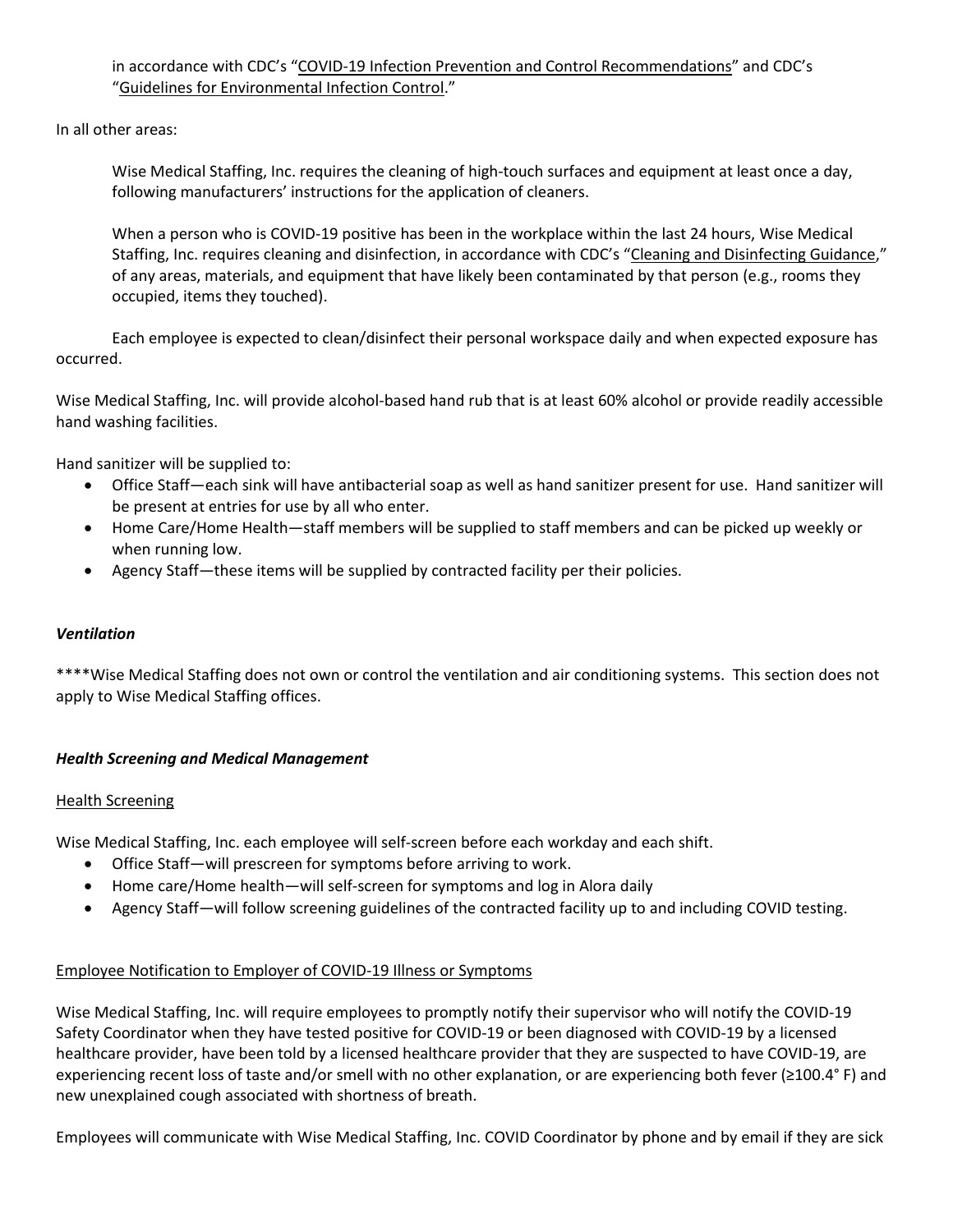or experiencing symptoms while at home or at work. This communication will be initiated at first sign of illness and will continue throughout the illness.

Wise Medical Staffing, Inc. encourages employees staying at home when they are sick, when household members are sick, or when required by a healthcare provider to isolate or quarantine themselves or a member of their household.

#### Employer Notification to Employees of COVID-19 Exposure in the Workplace

Wise Medical Staffing, Inc. will notify employees if they have been exposed to a person with COVID-19 at their workplace, as described below. The notification provisions below are not triggered by the presence of a patient with confirmed COVID-19 in a workplace where services are normally provided to suspected or confirmed COVID-19 patients (e.g., emergency rooms, urgent care facilities, COVID-19 testing sites, COVID-19 wards in hospitals). When Wise Medical Staffing, Inc. is notified that a person who has been in the workplace (including employees, clients, patients, residents, vendors, contractors, customers, delivery people and other visitors, or other non-employees) is COVID-19 positive, Wise Medical Staffing, Inc. will, within 24 hours:

- Notify each employee who was not wearing a mask and any other required PPE and has been in close contact with the person with COVID-19 in the workplace. The notification must state the fact that the employee was in close contact with someone with COVID-19 along with the date(s) the contact occurred.
- Notify all other employees who were not wearing a mask and any other required PPE and worked in a welldefined portion of a workplace (e.g., a particular floor) in which the person with COVID-19 was present during the potential transmission period. The notification must specify the date(s) the person with COVID-19 was in the workplace during the potential transmission period.
- Notify other employers whose employees were not wearing a mask and any other required PPE and have been in close contact with the person with COVID-19, or worked in a well-defined portion of a workplace (e.g., a particular floor) in which that person was present, during the potential transmission period. The notification must specify the date(s) the person with COVID-19 was in the workplace during the potential transmission period and the location(s) where the person with COVID-19 was in the workplace.

Notifications will not include the name, contact information, or occupation of the COVID-19 positive person.

Note: Close contact means being within 6 feet of the person for a cumulative total of 15 minutes or more over a 24-hour period during the person's potential transmission period. The potential transmission period runs from 2 days before the person felt sick (or, if not showing symptoms, 2 days before testing) until the time the person is isolated.

## Medical Removal from the Workplace

Wise Medical Staffing, Inc. has also implemented a policy for removing employees from the workplace in certain circumstances. Wise Medical Staffing, Inc. will immediately remove an employee from the workplace when:

- The employee is COVID-19 positive (i.e., confirmed positive test for, or has been diagnosed by a licensed healthcare provider with, COVID-19);
- The employee has been told by a licensed healthcare provider that they are suspected to have COVID-19;
- The employee is experiencing recent loss of taste and/or smell with no other explanation; or
- The employee is experiencing both a fever of at least 100.4°F and new unexplained cough associated with shortness of breath.

This list represents the minimum medical removal requirements for compliance with OSHA's COVID-19 ETS. The full list of COVID-19 symptoms provided by the CDC includes additional symptoms not listed above. Employers may choose to remove or test employees with additional symptoms from the CDC list, or refer the employees to a healthcare provider.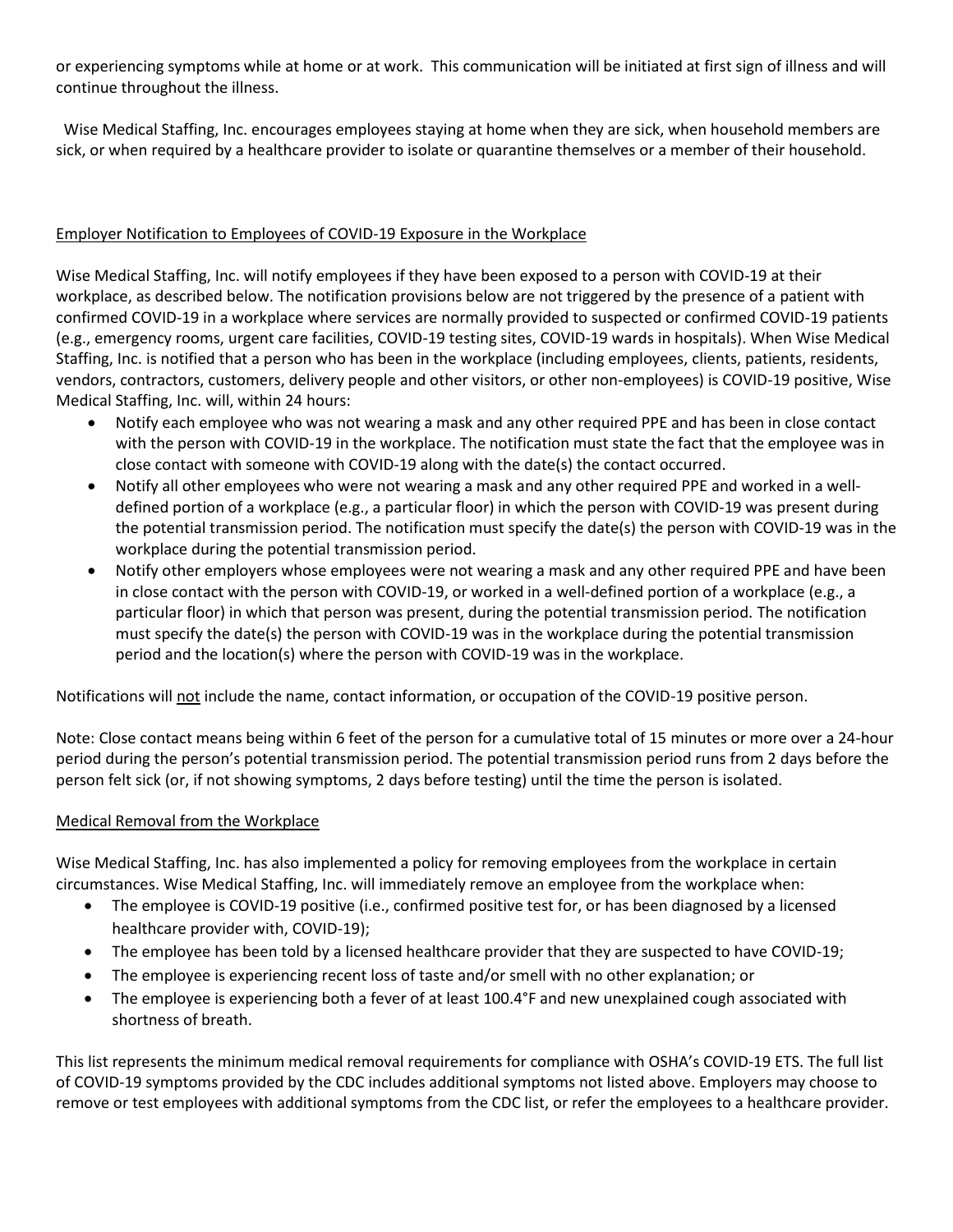For employees removed because they are COVID-19 positive, Wise Medical Staffing, Inc. will keep them removed until they meet the return-to-work criteria discussed below. For employees removed because they have been told by a licensed healthcare provider that they are suspected to have COVID-19, or are experiencing symptoms as discussed above, Wise Medical Staffing, Inc. will keep them removed until they meet the return-to-work criteria discussed below or keep them removed and provide a COVID-19 polymerase chain reaction (PCR) test. If the employee tests negative, they can return to work immediately. If the employee tests positive or refuses a test, they must remain excluded from the workplace until the return-to-work criteria below are met. If the employee refuses to take the test, Wise Medical Staffing, Inc. will continue to keep the employee removed from the workplace but is not obligated to provide the medical removal protection benefits. Note: absent undue hardship, employers must make reasonable accommodations for employees who cannot take the test for religious or disability-related medical reasons, consistent with applicable non-discrimination laws.

If Wise Medical Staffing, Inc. notifies an employee that they were in close contact with a person in the workplace (including employees, clients, patients, residents, vendors, contractors, customers, delivery people and other visitors, or other non-employees) who is COVID-19 positive when that employee was not wearing a mask and any other required PPE, Wise Medical Staffing, Inc. will immediately remove the employee from the workplace unless:

- 1. The employee does not experience recent loss of taste and/or smell with no other explanation, or fever of at least 100.4°F and new unexplained cough associated with shortness of breath; AND
- 2. The employee has either been fully vaccinated against COVID-19 (i.e., 2 weeks or more following the final dose) or had COVID-19 and recovered within the past 3 months.

Wise Medical Staffing, Inc. will keep the employee removed from the workplace per CDC guidelines or will keep the employee removed and provide a COVID-19 test at least 5 days after the exposure. If the employee tests negative, they may return to work 7 days following exposure. If the employee tests positive, the employee must remain excluded from the workplace until the return-to-work criteria below are met. If the employee refuses a test, Wise Medical Staffing, Inc. will keep the employee excluded for 14 days, but is not obligated to provide the medical removal protection benefits.

Any time an employee must be removed from the workplace, Wise Medical Staffing, Inc. may require the employee to work remotely or in isolation if suitable work is available. When allowing an employee to work remotely or in insolation, Wise Medical Staffing, Inc. will continue to pay that employee the same regular pay and benefits the employee would have received had the employee not been absent.

Wise Medical Staffing, Inc. will not subject its employees to any adverse action or deprivation of rights or benefits because of their removal from the workplace due to COVID-19.

## Return to Work Criteria

Wise Medical Staffing, Inc. will only allow employees who have been removed from the workplace to return to work in accordance with guidance from a licensed healthcare provider or in accordance with the CDC's "[Isolation Guidance](https://www.osha.gov/sites/default/files/CDC)" and "[Return to Work Healthcare Guidance](https://www.osha.gov/sites/default/files/CDC)." Pursuant to CDC guidance, symptomatic employees may return to work after all the following are true:

- At least 10 days have passed since symptoms first appeared, and
- At least 24 hours have passed with no fever without fever-reducing medication, and
- Other symptoms of COVID-19 are improving (loss of taste and smell may persist for weeks or months and need not delay the end of isolation).

If an employee has severe COVID-19 or an immune disease, Wise Medical Staffing, Inc. will follow the guidance of a licensed healthcare provider regarding return to work.

Pursuant to CDC guidance, asymptomatic employees may return to work after at least 10 days have passed since a positive COVID-19 test. If an employer receives guidance from a healthcare provider that the employee may not return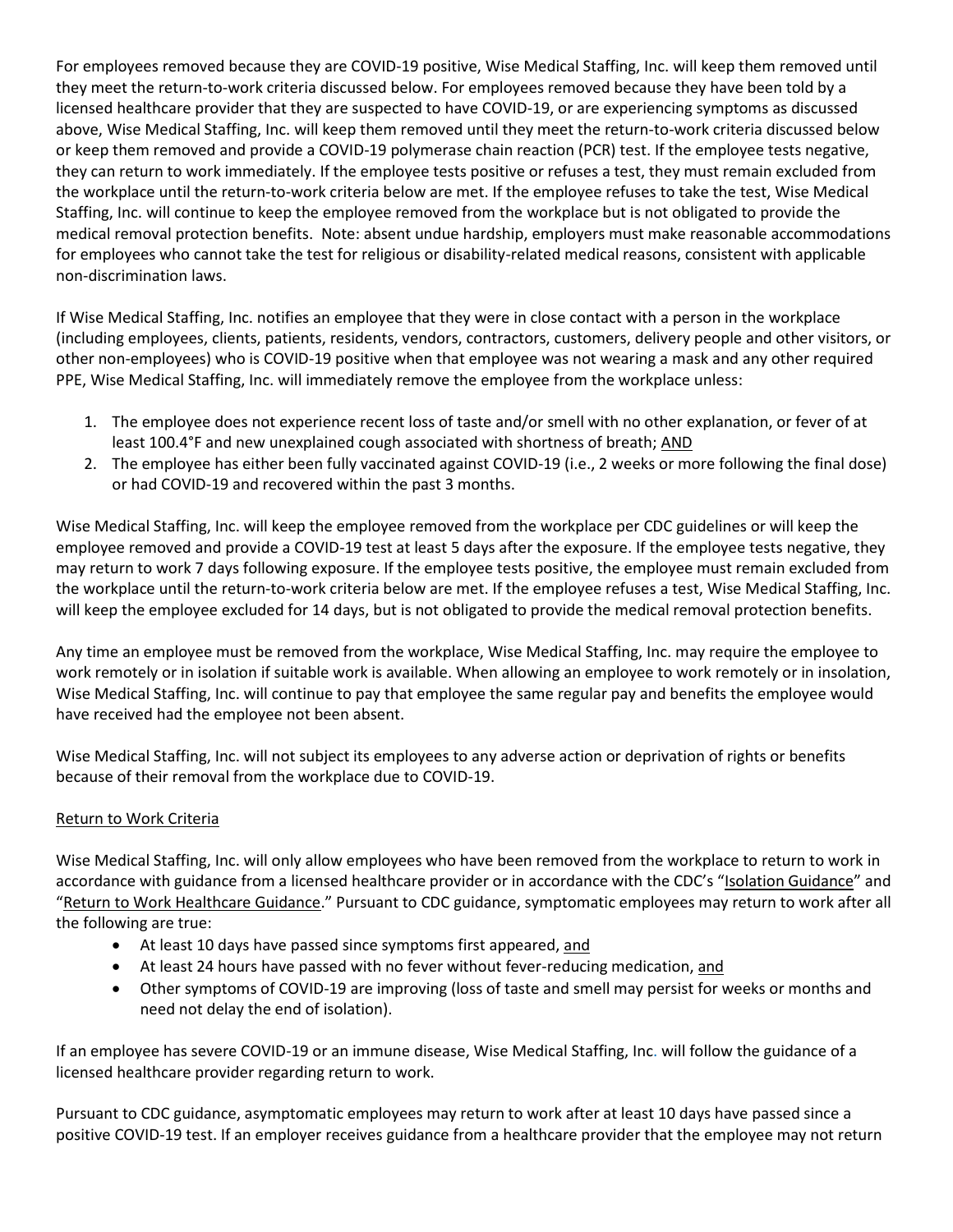to work, they must follow that guidance.

#### *Vaccination*

Wise Medical Staffing, Inc. encourages employees to receive the COVID-19 vaccination as a part of a multi-layered infection control approach. Wise Medical Staffing, Inc. will support COVID-19 vaccination for each employee.

#### *Training*

Wise Medical Staffing, Inc. will implement policies and procedures for employee training, along with the other provisions required by OSHA's COVID-19 ETS, as part of a multi-layered infection control approach. Wise Medical Staffing, Inc. and the COVID-19 Safety Coordinator(s) will work collaboratively with non-managerial employees and their representatives to assess COVID-19 hazards and implement an employee training program. [OSHA's *[COVID-19 Healthcare Worksite](https://www.osha.gov/sites/default/files/COVID-19_Healthcare_ETS_Worksite_Checklist_Employee_Job_Hazard_Analysis.pdf)  [Checklist & Employee Job Hazard Analysis](https://www.osha.gov/sites/default/files/COVID-19_Healthcare_ETS_Worksite_Checklist_Employee_Job_Hazard_Analysis.pdf)* may be useful to employers.]

Wise Medical Staffing, Inc.'s COVID-19 training program will be accessible in the following ways: online education, emails, department meetings and tool talks, discussion with supervisors, and orientation.

Wise Medical Staffing, Inc. will ensure that each employee receives training, in a language and at a literacy level the employee understands, on the following topics:

- COVID-19, including:
	- o How COVID-19 is transmitted (including pre-symptomatic and asymptomatic transmission);
	- $\circ$  The importance of hand hygiene to reduce the risk of spreading COVID-19 infections;
	- o Ways to reduce the risk of spreading COVID-19 through proper covering of the nose and mouth;
	- o The signs and symptoms of COVID-19;
	- o Risk factors for severe illness; and
	- o When to seek medical attention;
- Wise Medical Staffing, Inc.'s policies and procedures on patient screening and management.
- Tasks and situations in the workplace that could result in COVID-19 infection;
- Workplace-specific policies and procedures to prevent the spread of COVID-19 that are applicable to the employee's duties (e.g., policies on Standard and Transmission-Based Precautions, physical distancing, physical barriers, ventilation, aerosol-generating procedures);
- Employer-specific multi-employer workplace agreements related to infection control policies and procedures, the use of common areas, and the use of shared equipment that affect employees at the workplace;
- Wise Medical Staffing, Inc.'s policies and procedures for PPE worn to comply with OSHA's COVID-19 ETS, including:
	- o When PPE is required for protection against COVID-19;
	- o Limitations of PPE for protection against COVID-19;
	- o How to properly put on, wear, and take off PPE;
	- o How to properly care for, store, clean, maintain, and dispose of PPE; and
	- o Any modifications to donning, doffing, cleaning, storage, maintenance, and disposal procedures needed to address COVID-19 when PPE is worn to address workplace hazards other than COVID-19;
- Workplace-specific policies and procedures for cleaning and disinfection;
- Wise Medical Staffing, Inc.'s policies and procedures on health screening and medical management.
- Any COVID-19-related benefits to which the employee may be entitled under applicable federal, state, or local laws, and other supportive policies and practices (e.g., telework, flexible hours);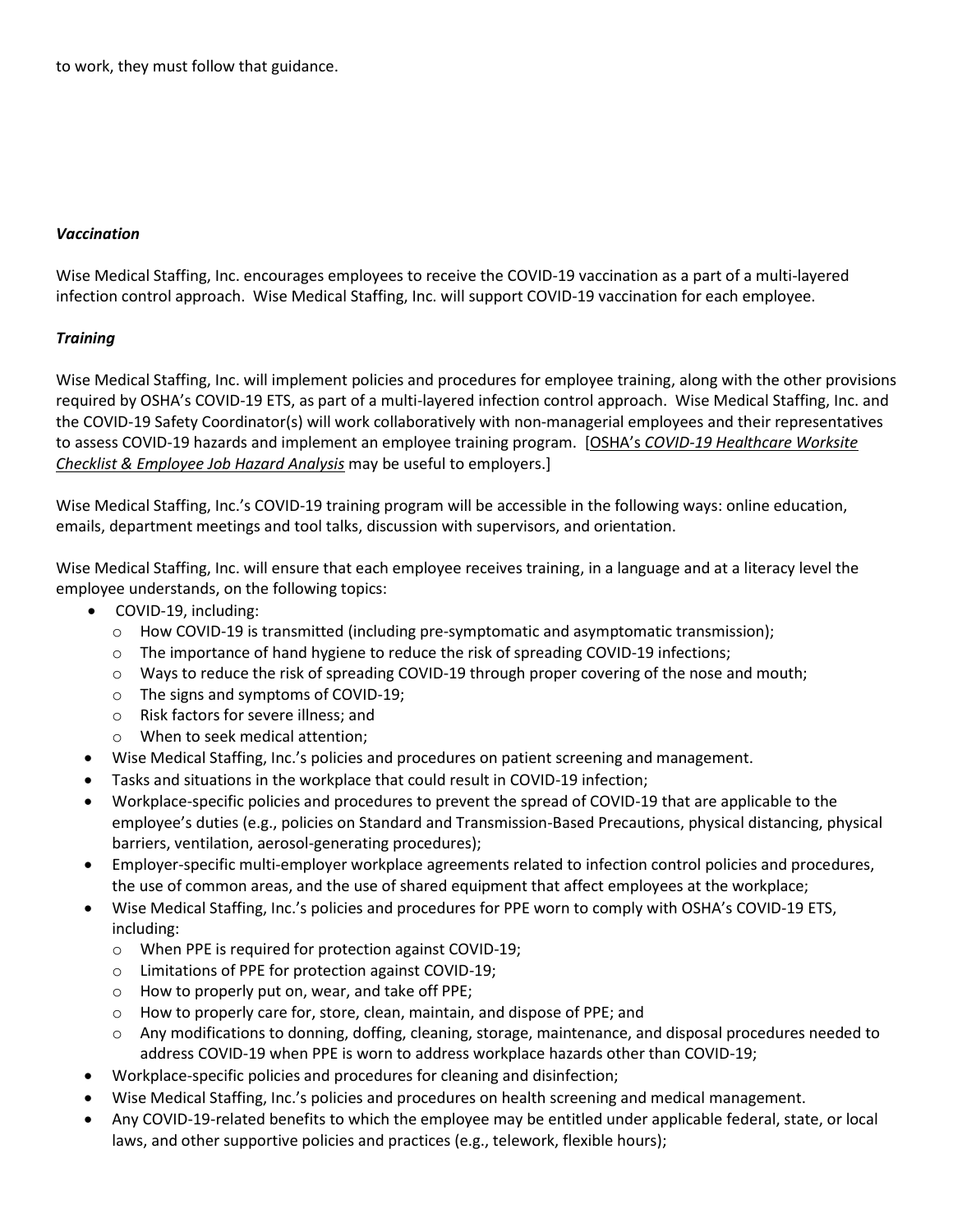- The identity of Wise Medical Staffing, Inc.'s Safety Coordinator(s) specified in this COVID-19 plan;
- OSHA's COVID-19 ETS; and
- How the employee can obtain copies of OSHA's COVID-19 ETS and any employer-specific policies and procedures developed under OSHA's COVID-19 ETS, including this written COVID-19 plan.

Wise Medical Staffing, Inc. will ensure that the training is overseen or conducted by a person knowledgeable in the covered subject matter as it relates to the employee's job duties, and that the training provides an opportunity for interactive questions and answers with a person knowledgeable in the covered subject matter as it relates to the employee's job duties.

Wise Medical Staffing, Inc. will provide additional training whenever changes occur that affect the employee's risk of contracting COVID-19 at work (e.g., new job tasks), policies or procedures are changed, or there is an indication that the employee has not retained the necessary understanding or skill.

#### *Anti-Retaliation*

Wise Medical Staffing, Inc. will inform each employee that employees have a right to the protections required by OSHA's COVID-19 ETS, and that employers are prohibited from discharging or in any manner discriminating against any employee for exercising their right to protections required by OSHA's COVID-19 ETS, or for engaging in actions that are required by OSHA's COVID-19 ETS.

Wise Medical Staffing, Inc. will not discharge or in any manner discriminate against any employee for exercising their right to the protections required by OSHA's COVID-19 ETS, or for engaging in actions that are required by OSHA's COVID-19 ETS.

## *Recordkeeping*

Wise Medical Staffing, Inc. will retain all versions of this COVID-19 plan implemented to comply with OSHA's COVID-19 ETS while the ETS remains in effect.

Wise Medical Staffing, Inc. will establish and maintain a COVID-19 log to record each instance in which an employee is COVID-19 positive, regardless of whether the instance is connected to exposure to COVID-19 at work. The COVID-19 log will contain, for each instance, the employee's name, one form of contact information, occupation, location where the employee worked, the date of the employee's last day at the workplace, the date of the positive test for, or diagnosis of, COVID-19, and the date the employee first had one or more COVID-19 symptoms, if any were experienced.

Wise Medical Staffing, Inc. will record the information on the COVID-19 log within 24 hours of learning that the employee is COVID-19 positive. Wise Medical Staffing, Inc. will maintain the COVID-19 log as a confidential medical record and will not disclose it except as required by OSHA's COVID-19 ETS or other federal law.

Wise Medical Staffing, Inc. will maintain and preserve the COVID-19 log while OSHA's COVID-19 ETS remains in effect.

By the end of the next business day after a request, Wise Medical Staffing, Inc. will provide, for examination and copying:

- All versions of the written COVID-19 plan to all of the following: any employees, their personal representatives, and their authorized representatives.
- The individual COVID-19 log entry for a particular employee to that employee and to anyone having written authorized consent of that employee;
- A version of the COVID-19 log that removes the names of employees, contact information, and occupation, and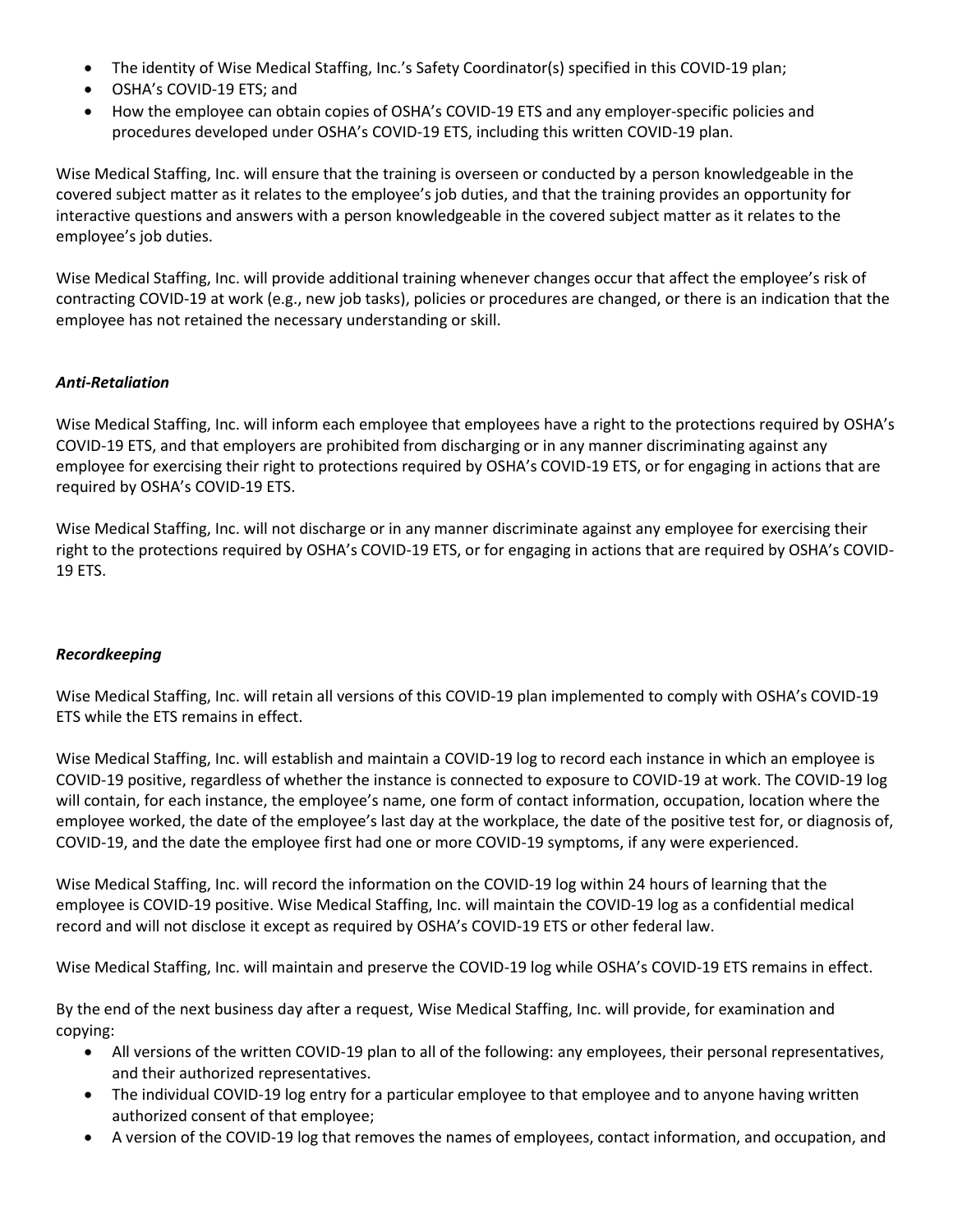only includes, for each employee in the COVID-19 log, the location where the employee worked, the last day that the employee was at the workplace before removal, the date of that employee's positive test for, or diagnosis of, COVID-19, and the date the employee first had one or more COVID-19 symptoms, if any were experienced, to all of the following: any employees, their potential representatives, and their authorized representatives.

## *Reporting*

Wise Medical Staffing, Inc. will report to OSHA:

- Each work-related COVID-19 fatality within 8 working hours of Wise Medical Staffing, Inc. learning about the fatality;
- Each work-related COVID-19 in-patient hospitalization within 24 working hours of Wise Medical Staffing, Inc. learning about the in-patient hospitalization.

#### 4. **Monitoring Effectiveness**

Wise Medical Staffing, Inc. and the COVID-19 Safety Coordinator(s) will work collaboratively with non-managerial employees and their representatives to monitor the effectiveness of this COVID-19 plan so as to ensure ongoing progress and efficacy.

Wise Medical Staffing, Inc. will update this COVID-19 plan as needed to address changes in workplace-specific COVID-19 hazards and exposures.

## 5. **Coordination with Other Employers**

Wise Medical Staffing, Inc. will communicate this COVID-19 plan with all other employers that share the same worksite, and will coordinate with each employer to ensure that all workers are protected.

Wise Medical Staffing, Inc. will adjust this COVID-19 plan to address any particular hazards presented by employees of other employers at the worksite.

Wise Medical Staffing, Inc. has identified below all other employers to coordinate with to ensure employees are protected.

| <b>Other Worksite Employers</b>                 |                             |  |  |
|-------------------------------------------------|-----------------------------|--|--|
| <b>Employer Name / Employer Representative:</b> | <b>Contact Information:</b> |  |  |
| N/A                                             |                             |  |  |
|                                                 |                             |  |  |
|                                                 |                             |  |  |
|                                                 |                             |  |  |
|                                                 |                             |  |  |

#### 6. **Entering Residences**

Wise Medical Staffing, Inc. will identify potential hazards and implement measures to protect employees who, in the